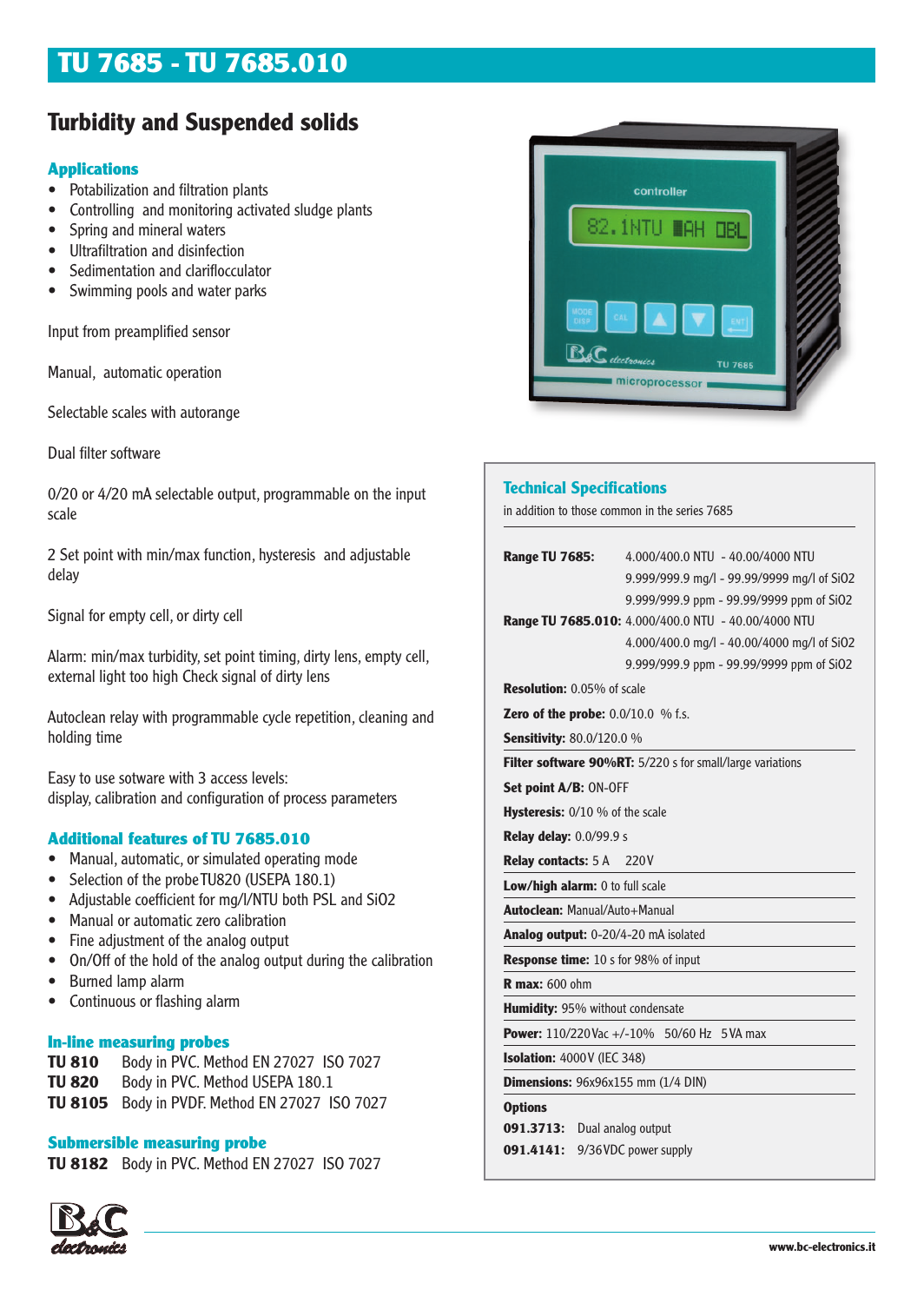# **Measuring probes in flow / overflow**

In line sensors are available in various solution, so to satisfy all applications.



| <b>Technical Specifications</b> (common to all probes)         |
|----------------------------------------------------------------|
| <b>Measuring method: Nephelometric</b>                         |
| <b>Response time: 10 s</b>                                     |
| <b>Internal sensor:</b> for empty cell and dirty lens checking |
| Preamplifier: built-in                                         |
| <b>Power:</b> $+12$ Vdc from TU 7685                           |
| Ambient Temperature: 0/50 °C                                   |
| <b>Sample Temperature:</b> 0/50 °C                             |
| Sample Pressure: 6 bar max. a 20 °C                            |
| <b>Connector: IP 67</b>                                        |
| <b>Optical window material: Acrilic</b>                        |
| Pipe Tee for direct inline mounting: 2" (DN 50)                |
| <b>Diameter: 40 mm</b>                                         |
| <b>Cable length:</b> 150 m max.                                |

## **TU 810 - TU 8105**

**Technical Specifications**

| <b>Measuring method:</b> Nephelometric (ISO 7027 - EN 27027)          |                                  |                                               |  |
|-----------------------------------------------------------------------|----------------------------------|-----------------------------------------------|--|
| <b>Range: 0/4000 NTU</b>                                              |                                  |                                               |  |
|                                                                       |                                  | <b>Resolution:</b> 0.001 on scale 0/4.000 NTU |  |
|                                                                       | 0.01                             | on scale 0/40.00 NTU                          |  |
|                                                                       | 0.1                              | on scale 0/400.0 NTU                          |  |
|                                                                       | $\mathbf{1}$                     | on scale 0/4,000 NTU                          |  |
| <b>Accuracy:</b>                                                      | $\pm$ 5% of reading on 0/400 NTU |                                               |  |
|                                                                       |                                  | $\pm$ 10% of reading on 400/4,000 NTU         |  |
| Light source: LED I.R. 890 nm                                         |                                  |                                               |  |
| <b>TU 810 material:</b> Body in PVC - O Ring: NBR (Acrylat Nitrile)   |                                  |                                               |  |
| <b>TU 8105 material:</b> Body in PVDF - O Ring: NBR (Acrylat Nitrile) |                                  |                                               |  |

#### **TU 820 Technical Specifications**

| <b>Measuring method:</b> Nephelometric (USEPA 180.1)  |  |                                                    |  |  |
|-------------------------------------------------------|--|----------------------------------------------------|--|--|
| <b>Range: 0/400 NTU</b>                               |  |                                                    |  |  |
|                                                       |  | <b>Resolution:</b> 0.001 on scale 0/4.000 NTU      |  |  |
|                                                       |  | 0.01 on scale 0/40.00 NTU                          |  |  |
|                                                       |  | $0.1$ on scale $0/400.0$ NTU                       |  |  |
|                                                       |  | <b>Accuracy:</b> $\pm 5\%$ of reading on 0/400 NTU |  |  |
| Light source: Tungsten lamp 2200 °K                   |  |                                                    |  |  |
| Average life of the lamp: 100,000 hours               |  |                                                    |  |  |
| Sensor sensitivity: 600 nm                            |  |                                                    |  |  |
| Material: Body in PVC - O Ring: NBR (Acrylat Nitrile) |  |                                                    |  |  |





For very precise measures and low Turbidity values, as required by most drinking water application, we suggest to install the probe in the overflow cell **TU 910.**

The cell is equipped with a flow regulator to avoid air bubbles, which can come from grab samples under pressure. Cleaning the cell is extremely simple, and it can also be used for calibrations with Formazine.

Sensors can also be installed in pipes, and B&C provides special adapters and Tee assembly. Please contact our Sales Department for more details.

## **Cables**

**SZ 9481** Cable 10 m + connector **SZ 9483** Cable 30 m + connector

## **Technical Specifications Applications:** in flow measurement **Flow of sample:** 0.2/25 l/min. **Temperature:** 0/50 °C **Temperature of sample:** 0/50 °C **Pressure of sample:** 6 bar max. a 20 °C **Material:** PVC **Collar nut thread diameter:** 2 1/2" **Fittings:** 1/4" **Tubing: PVC 4x6 mm** l=5m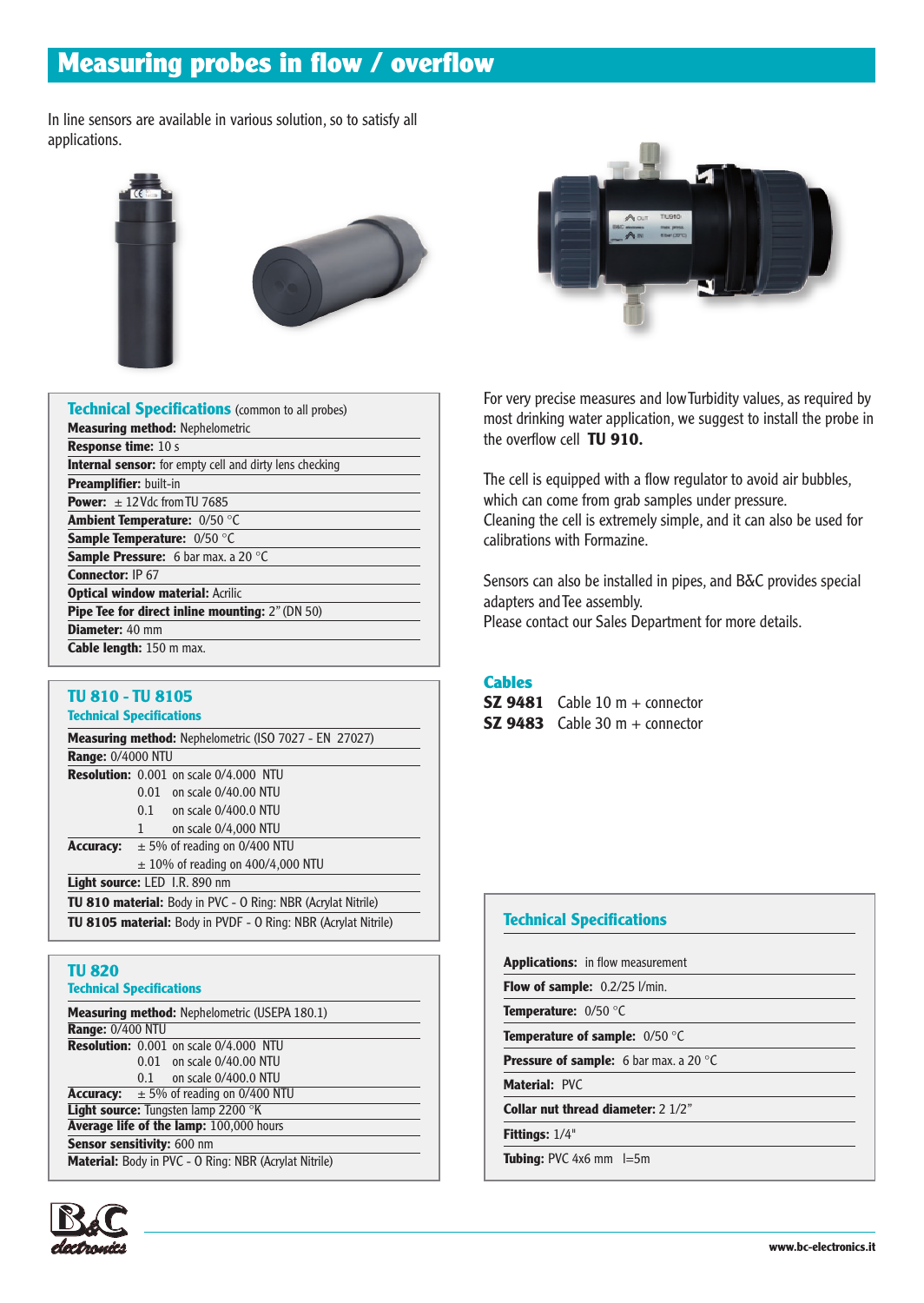# **Submersible probes with autoclean**



Turbidity probes TU 8182 has been designed for submersible measures, and it is equipped with a built-in nozzle for autocleaning by means of pressured air blasts.

The high sensitivity of this probe and the meter allow for very low readings in the scale 4.000 NTU.

By selecting the proper scale of the controller, the system can be used for measuring suspended solids up to 9,999 mg/l

#### **Accessories**

**0012.450043** Extension pipe adapeter **0012.000624** Swivel mounting + 0012.450043 **0012.440040** 33 m PVC tubing for pressured air.

|                               | <b>Measuring method:</b> Nephelometric (ISO 7027 - EN 27027) |
|-------------------------------|--------------------------------------------------------------|
|                               | Range: 0/4,000 NTU - 0/9,999 mg/l                            |
|                               | <b>Resolution:</b> 0.001 on scale 0/4.000 NTU                |
|                               | 0.01 on scale 0/40.00 NTU                                    |
|                               | 0.1 on scale 0/400.0 NTU                                     |
|                               | 1 on scale 0/4,000 NTU                                       |
|                               | <b>Response time: 10 seconds</b>                             |
| <b>Light:</b> LED IR 890 $nm$ |                                                              |
|                               | <b>Internal sensor:</b> for dry cell and dirty lens checking |
| <b>Preamplifier: built-in</b> |                                                              |
| Power: $+12$ Vdc              |                                                              |
|                               | <b>Operating Temperature: 0/50 °C</b>                        |
|                               | <b>Temperature of the sample:</b> $0/50$ $^{\circ}$ C        |
|                               | <b>Pressure of the sample:</b> 6 Bar max. at 20 °C           |
| <b>Body: PVC</b>              |                                                              |
| <b>Optical lens: Acrylic</b>  |                                                              |
| Cable length: 10 m            |                                                              |
| <b>Protection: IP68</b>       |                                                              |
|                               | <b>Auto clean: Built-in device</b>                           |
|                               | Air line connector: $1/4$ " $1/F$ $3/8$ "                    |
| Air Pressure: 3 bar           |                                                              |



The controller can be installed in the autoclean module **0012.001246**, which provides the required pressured air in those applications where is needed.

The module is made of the following parts:

- an IP65 enclosure, with a front panel location for installing the 7685 controller,
- a printed circuit for controlling the air compressor, the solenoid valve and an alarm relay for the compressor malfunctioning,
- an air compressor that generates air up to 3 Bar,
- a safety valve to avoid over pressure,
- a S.Steel reservoir, of approx. 9 cm in diameter, where the air is accumulated.

The cleaning is completely automatic, and the user can program the frequency through the controller software and dedicated menu.

| <b>Technical Specifications</b>  |  |  |
|----------------------------------|--|--|
| 110/220 Vac $\pm$ 10%, 50/60 Hz. |  |  |
| $-5/+50$ °C, 0-95% humidity      |  |  |
| plastic                          |  |  |
| wall                             |  |  |
| pressured air at 3 Bar           |  |  |
| PVC tubing, length 15 m          |  |  |
| 300 VA max.                      |  |  |
| <b>IP65</b>                      |  |  |
|                                  |  |  |